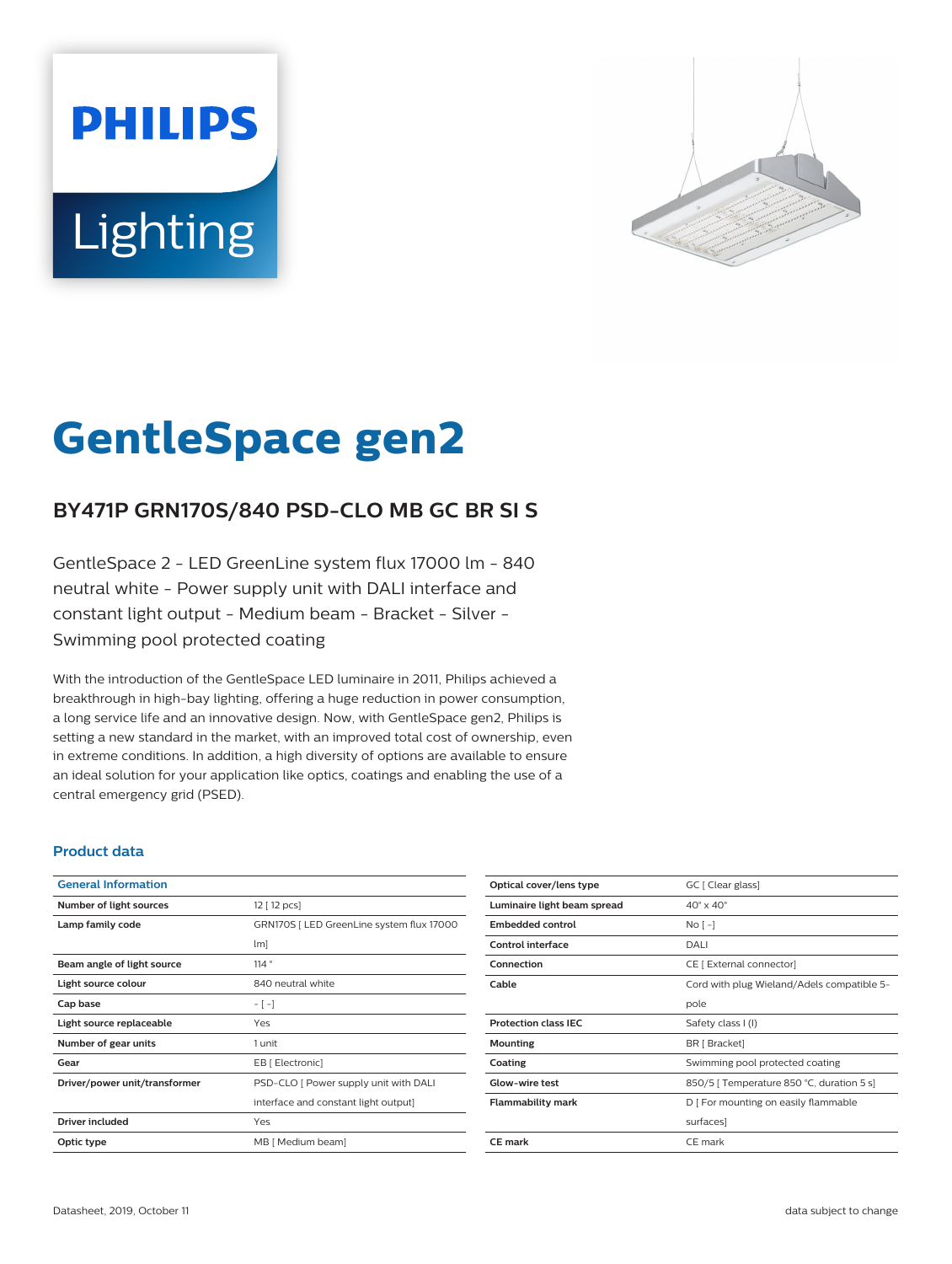# **GentleSpace gen2**

| <b>ENEC mark</b>                | <b>ENEC</b> mark                                |
|---------------------------------|-------------------------------------------------|
| Ball impact resistance mark     | Ball Impact Resistance mark                     |
| Design award-winner marking     | Design Award Winner 2014                        |
| Warranty period                 | 5 years                                         |
| <b>Suspension accessories</b>   | No [ -]                                         |
| Remarks                         | *-Per Lighting Europe guidance paper            |
|                                 | "Evaluating performance of LED based            |
|                                 | luminaires - January 2018": statistically there |
|                                 | is no relevant difference in lumen              |
|                                 | maintenance between B50 and for example         |
|                                 | B10. Therefore the median useful life (B50)     |
|                                 | value also represents the B10 value.            |
| Constant light output           | Programmable                                    |
| Number of products on MCB       | 12                                              |
| <b>RoHS</b> mark                | RoHS mark                                       |
| <b>Product Family Code</b>      | BY471P [ GentleSpace 2]                         |
| <b>Unified glare rating CEN</b> | 25                                              |
|                                 |                                                 |
| <b>Operating and Electrical</b> |                                                 |
| Input voltage                   | 220-240 V                                       |
| Input frequency                 | 50 to 60 Hz                                     |
| Control signal voltage          | 0-16 V DC DALI                                  |
| Initial CLO power consumption   | 88 W                                            |
| Average CLO power consumption   | 99 W                                            |
| Inrush current                  | 4.8 A                                           |
| Inrush time                     | 2.3 <sub>ms</sub>                               |
| Power factor (min.)             | 0.9                                             |
|                                 |                                                 |
| <b>Controls and Dimming</b>     |                                                 |
| Dimmable                        | Yes                                             |
|                                 |                                                 |
| <b>Mechanical and Housing</b>   |                                                 |
| <b>Housing material</b>         | Aluminum                                        |
| <b>Reflector material</b>       |                                                 |
| Optic material                  | Acrylate                                        |
| Optical cover/lens material     | Glass                                           |
| Gear tray material              | Steel                                           |
| <b>Fixation material</b>        | Steel                                           |
| Optical cover/lens finish       | Clear                                           |
| Overall length                  | 600 mm                                          |
| Overall width                   | 450 mm                                          |
| Overall height                  | 150 mm                                          |
| Colour                          | Silver                                          |

| <b>Approval and Application</b>              |                                               |
|----------------------------------------------|-----------------------------------------------|
| Ingress protection code                      | IP65 [ Dust penetration-protected, jet-proof] |
| Mech. impact protection code                 | IK07 [2 J reinforced]                         |
|                                              |                                               |
| <b>Initial Performance (IEC Compliant)</b>   |                                               |
| <b>Initial luminous flux</b>                 | 17000 lm                                      |
| <b>Luminous flux tolerance</b>               | $+/-7%$                                       |
| Initial LED luminaire efficacy               | 155 lm/W                                      |
| Init. Corr. colour temperature               | 4000 K                                        |
| Init. colour rendering index                 | ≥80                                           |
| Initial chromaticity                         | $(0.38, 0.38)$ SDCM <3                        |
| Initial input power                          | 110 W                                         |
| Power consumption tolerance                  | $+/-11%$                                      |
|                                              |                                               |
| <b>Over Time Performance (IEC Compliant)</b> |                                               |
| Control gear failure rate at median          | 5%                                            |
| useful life 50000 h                          |                                               |
| Control gear failure rate at median          | 10 %                                          |
| useful life 100000 h                         |                                               |
| Lumen maintenance at median useful           | L85                                           |
| life* 50000 h                                |                                               |
| Lumen maintenance at median useful           | L70                                           |
| life* 100000 h                               |                                               |
|                                              |                                               |
| <b>Application Conditions</b>                |                                               |
| Ambient temperature range                    | $-30$ to $+45$ °C                             |
| Performance ambient temperature Tq           | 25 °C                                         |
| Maximum dimming level                        | 10%                                           |
| Suitable for random switching                | No                                            |
|                                              |                                               |
| <b>Product Data</b>                          |                                               |
| Full product code                            | 871869632299400                               |
| Order product name                           | BY471P GRN170S/840 PSD-CLO MB GC BR SI        |
|                                              | S                                             |
| EAN/UPC - product                            | 8718696322994                                 |
| Order code                                   | 32299400                                      |
| Numerator - quantity per pack                | 1                                             |
| Numerator - packs per outer box              | 1                                             |
| Material no. (12NC)                          | 910930206059                                  |
| Net weight (piece)                           | 17.000 kg                                     |